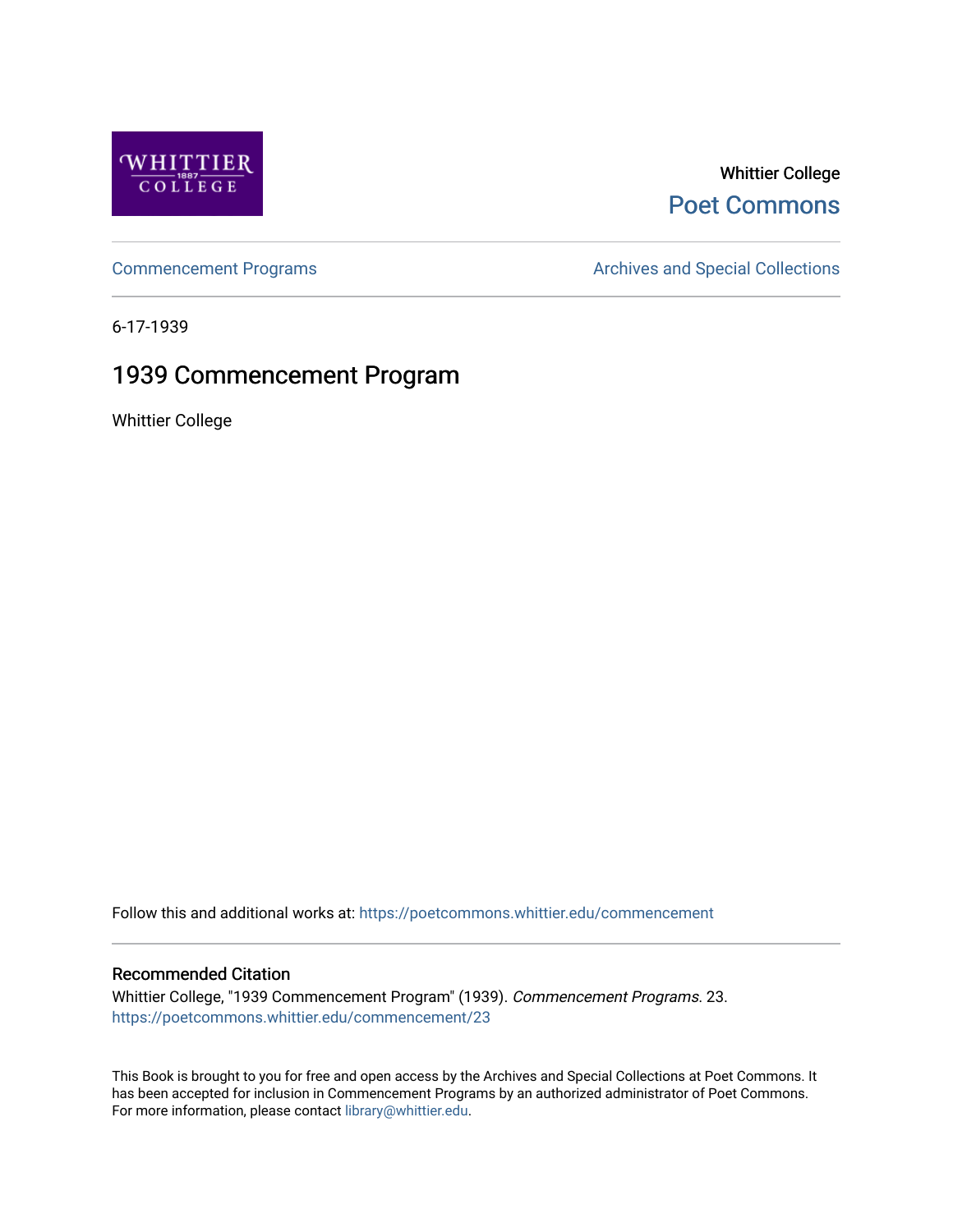

## Thirty-sixth

# Annual Commencement

of

# Whittier College



June 17, 1939 Four-thirty p.m.

Whittier College Amphitheatre

Whittier, California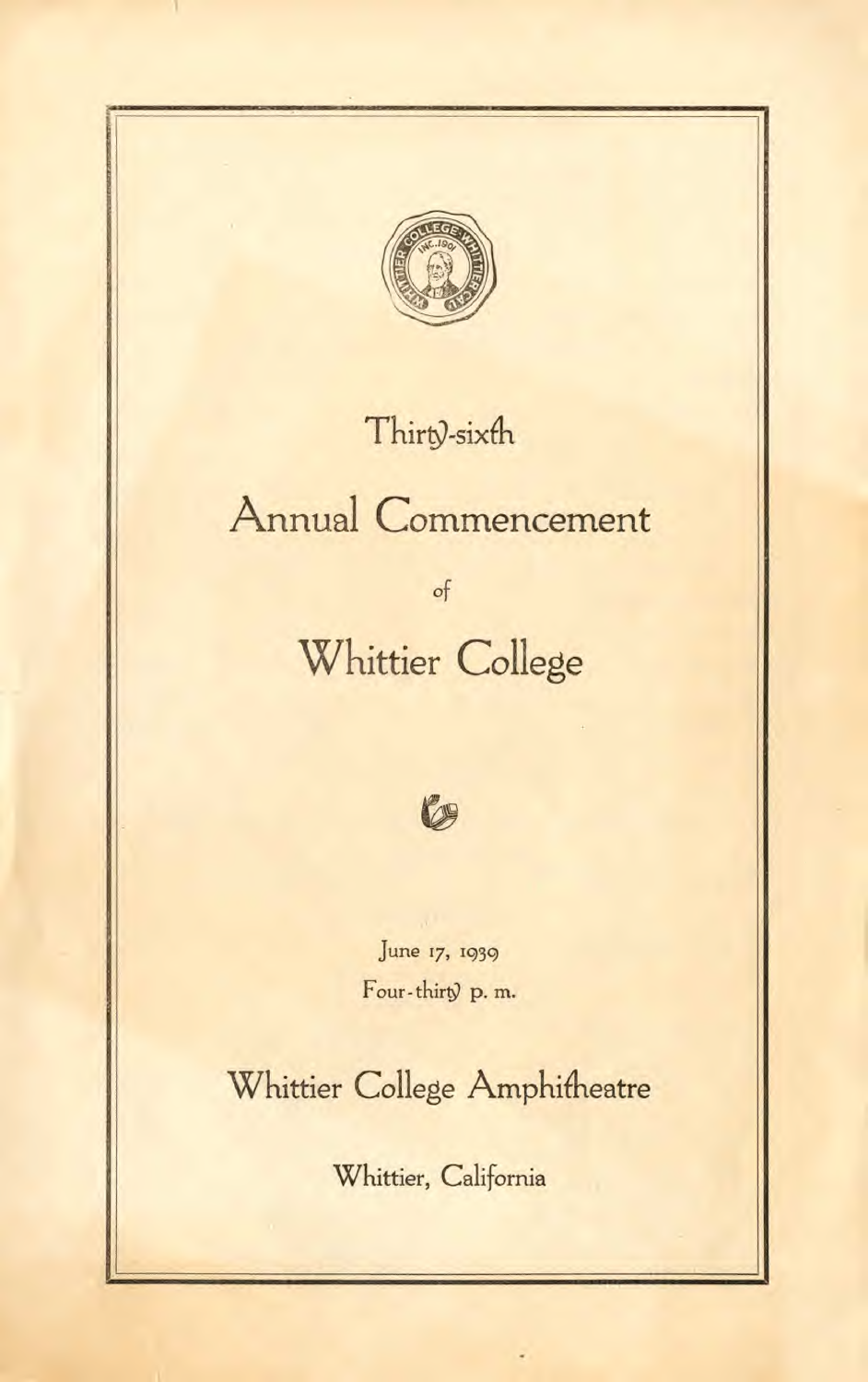# Program

| PROCESSIONAL (Audience Standing)                   |                                                                                                                    |
|----------------------------------------------------|--------------------------------------------------------------------------------------------------------------------|
|                                                    | "Pomp and Circumstance" - - - - - - - - Elgar                                                                      |
|                                                    | Whittier College Community Orchestra                                                                               |
| Ruth Haroldson, Conductor                          |                                                                                                                    |
|                                                    |                                                                                                                    |
| <b>INVOCATION</b>                                  | $- - -$ O. P. Avery                                                                                                |
|                                                    | Solo-"Pilgrim's Song" - - - - - - - - Tschaikowsky                                                                 |
|                                                    | Frank Pursell-Accompanied by Margaretha Lohmann                                                                    |
| <b>ADDRESS</b>                                     | - Dr. James A. Blaisdell                                                                                           |
|                                                    | THE CONFERRING OF DEGREES - - - - - W.O. Mendenhall                                                                |
| Kindergarten-Primary, Elementary, and              |                                                                                                                    |
|                                                    | Special Credentials - - - - - - - - Mabel F. Rice                                                                  |
|                                                    | Senior Candidates - - - - - - - - - S. A. Watson                                                                   |
|                                                    | Y. M. C. A. Credentials - - - - - - - J. G. White                                                                  |
|                                                    |                                                                                                                    |
|                                                    | Secondary Teachers' Credentials - - - - - Mabel F. Rice                                                            |
| Graduate Candidates -                              | $ \blacksquare$ J. H. Coffin<br>$\omega_{\rm{eff}} = -\omega_{\rm{eff}} = -\omega_{\rm{eff}} = -\omega_{\rm{eff}}$ |
| <b>ANNOUNCEMENTS</b>                               |                                                                                                                    |
| <b>ALMA MATER</b>                                  |                                                                                                                    |
| M. T. Mendenhall<br><b>BENEDICTION</b>             |                                                                                                                    |
| RECESSIONAL (Audience Standing)                    |                                                                                                                    |
| March                                              | Handel                                                                                                             |
| Whittier College Community Orchestra               |                                                                                                                    |
|                                                    |                                                                                                                    |
| Ruth Haroldson, Conductor                          |                                                                                                                    |
| CANDIDATES FOR DEGREES AND CREDENTIALS             |                                                                                                                    |
| <b>MASTER OF EDUCATION</b>                         |                                                                                                                    |
| <b>LUELLA MARIE SANDERHOFF</b>                     | FREDERIC SIERVELD                                                                                                  |
| A. B. Whittier College                             | A. B. Immaculate Heart College                                                                                     |
| <b>MASTER OF SCIENCE</b>                           |                                                                                                                    |
| <b>ELIZABETH WILSON ELLIS</b>                      |                                                                                                                    |
| A. B. Whittier College                             |                                                                                                                    |
| <b>BACHELOR OF ARTS</b>                            |                                                                                                                    |
|                                                    | <b>COLLEGE OF LIBERAL ARTS</b>                                                                                     |
| <b>JAMES ROBERT AKERS</b><br>SARAELLEN ANDREW      | ELDON VICTOR LINDSTROM<br>*CORINNE COSBY LINGER                                                                    |
| <b>MARTHA JANE AVERY</b>                           | *ELIZABETH CLARK LUHNOW                                                                                            |
| FRANK AERL BEAGLE<br><b>JEAN THOMSON BEESON</b>    | <b>BEATRICE LAURA LUND</b><br>*RUBY BENZ McFARLANE                                                                 |
| <b>NOBU BESSHO</b>                                 | <b>JOHN ALBERT MARBUT</b>                                                                                          |
| DONALD WHEELER BETSINGER<br>*RACHEL CHILSON BIERMA | VIRGINIA MARSHALL<br>LORNA McLEAN MARTIN                                                                           |
| <b>EUGENIO MORRIS BISHOP</b>                       | DORIS ELIZABETH MEAD                                                                                               |
| FREDERICK MITCHELL BOERNER<br>HELEN MARIE BRICE    | MARY JANE MELLER<br>ALAN DAVID MENDENHALL                                                                          |
| PAUL CAMPBELL BUTLER                               | <b>BETTY MOORE</b>                                                                                                 |
| PAUL ALFRED CAMP<br>*EDNA MILLER CHAMBERS          | <b>MILDRED ETTA MOSS</b><br><b>JOHN ALBERT MOWERY</b>                                                              |
| RICHARD SPAULDING CHIDESTER                        | MARY ANN MUNROE                                                                                                    |
| DONALD CHARLES COATE                               | HANS NYGAARD                                                                                                       |
| *ETHYL BEATRICE COCHRANE<br><b>†CAROL COLLINS</b>  | LUCIE MARGARET OLDHAM<br>NORMA CECIL PARKS                                                                         |
| <b>†ROBERT ELMO COUNTS</b>                         | WILLIAM HOWELL PATTERSON                                                                                           |

 $\mathcal{A}$ 

 $\mathcal{L}$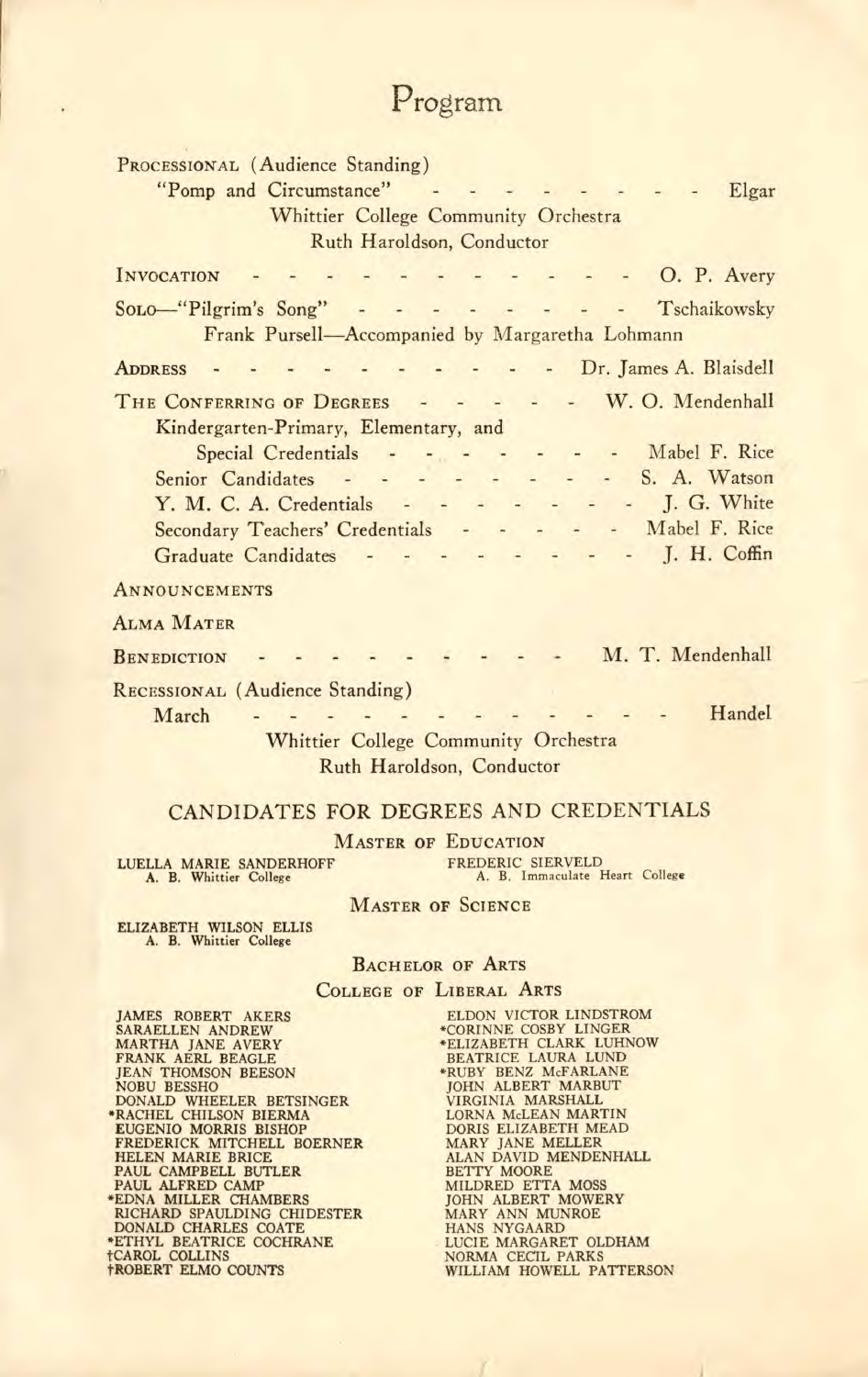EVELYN BESS CRAVENS DORIS ELIZABETH CROOKS RUTH IRENE DALLAS DOROTHY LOUISE DORING MARY BARTLETT ELLINGSWORTH ELIZABETH MAE ELLIOTT MILDRED LOUBELLE FINLEY<br>AUGUSTA THERESCA FISCHER<br>GORDON LYNN FOSTER<br>DOROTHY HELEN FOWLER<br>FREDERICK ERNEST FRANCIS ROSE VIRGINIA FRANK DAVID KENZO FUKUSHIMA PAUL SHIGEYUKI FUKUSHIMA ALBERT JAMES FUSON CARMINO GARCEA THELMA IRENE GARMAN VIRGINIA GARRETSON PEARL ELIZABETH GATES tMARGARET VIRGINIA GILMAN \*CHARLES EDWARD GILMORE LEILA ALICE GLOVER<br>DOROTHY AGNES GREAVES<br>†WILBUR LEE GRIFFITH<br>FRANCES JEANNETTE GUNN RUTH HAENDIGES ANNABEL MARY HAMBLE<br>BENJAMIN ARTHUR HAMILTON, JR.<br>ELIZABETH INEZ HATCH<br>MARGARET HATHAWAY<br>ARAMINTA HERRIN HEIM<br>WILLIAM HOCKETT WILFRED LEE HOLDRIDGE VIRGINIA IRENE HOSKINS CLIFFORD WAY JORDAN MARGARET JEAN KERR GEORGE DUANE KRUEGER RICHARD TOSHIO KUNISHIMA MARY ELISABETH LANGDON

\*DAVID HOAG PAYNE<br>JOSEPHINE ANNE POPPLE<br>†PHILANDER POWERS<br>ROBERT RINDCHEN PRICE -WILLIAM HARRY RITCHEY CHARLES ROBINSON<br>\*DONALD LEE ROBISON \*DONALD LEE ROBISON<br>GWENDOLYN CLARA RUSSELL<br>GWENDOLYN CLARA RUSSELL<br>†WILLIAM VAN SCHMITT<br>DOROTHY IRENE SHEETS ALMA RUTH SHOW KATHRYN ETOILE SMITH RUTH ESTHER SMITH WINIFRED PHYLLIS SMITH CARL WALTON SUNDMARK THURSTON EDWARD SYDNOR<br>
\*ORA BELLE THEURICH<br>
\*ORA BELLE THEURICH MARY ELIZABETH THOMPSON<br>\*CHARLES AUGUST TINDILL<br>†JOHN RICHARD TITSWORTH, JR.<br>†HOMER LINDLEY TRUEBLOOD, JR.<br>ELEANOR BROOKS TUCKER<br>WILLIAM MITCHELL TUFTS "RUTH OLIVE VAIL ALONZO MASTIN VALENTINE "HELENE SUZANNA VAN LEERSUM CHARLES EDGAR WALLACE BERNICE FLORA WATSON HELEN ELIZABETH WELLMAN FRANCES MARTHA WILEY<br>
IVAN VICTOR WILEY<br>
"DORIS DRUSILL WILLIAMS<br>
"RACHEL BROWDER WILLIS<br>
CONRAD CLAYTON WISSMANN<br>
†THOMAS LLOYD WOODNUTT<br>
JEAN WYNKOOP<br>
JEAN WYNKOOP

#### BROADOAKS SCHOOL OF EDUCATION

MARY PRISCILLA ALLEN<br>FLORENCE SISSON CAMPBELL<br>BROWNING HERVEY DANEKE NELLIE ANNE DANIELS ELIZABETH JEAN GILRAY tHILDA FERN GORDON ALMA RUTH HOCKING 'ALTA IDELLA KEES DEWARD MILLSAP HELEN FRANCES MURCHISON •LOUISE WILLIAMS PERKINS FELICE JEANNETFE POWERS DOROTHY ELEANOR REDDICK

1-NAOMI HAGGARD RIEDELL "MILDRED LEWIS RISTROM PAULINE JONES SAMSON "RUTH IRENE SHUPING "BEVERLY DORATHEA HILLIER STRONGMAN \*VIRGINIA BELLE SYDNOR<br>HARRIETT PERKINS THOMAS<br>†STELLA JEANNETTE THOMPSON ELIZABETH TRETHAWAY 1-ELLEN CAROL VOBORIL "DOROTHY TREFF VOLLRATH NATALIE BROKAW WHITE GERTRUDE KATHERINE WINCHESTER

#### Y. M. C. A. CREDENTIALS

1-DONALD EUGENE GOLDTHWAITE ALAN DAVID MENDENHALL MILDRED ETTA MOSS

HANS NYGAARD<br>†JOHN RICHARD TITSWORTH, JR.

### STATE CREDENTIALS

COLLEGE OF LIBERAL ARTS

#### GENERAL SECONDARY

MARGARET BERNARDINE BREWSTER HELEN NAOMI CROSBIE "WALTER L. DOBBS ROBERT DURBIN 1-MADELEINE HALLEY "ALICE B. HIGLEY ROSEMA HOLMAN JOHN DEWITT KEGLER ROBERT H. LESTER BRUCE DAVIS MARTIN

CHARLES J. MOOLICK BREWSTER "WILLIAM JAMES MOORHEAD "ALVA HERMINE MUNSON HORACE S. REES<br>
KENNETH N. RICHARDSON<br>
\*WILLIAM SCHMITT<br>
\*J. MONROE SHANKLIN<br>
\*FRANK SINATRA, JR.<br>
\*FRANK SINATRA, JR.<br>
LAURA THURZA STARBUCK<br>
M. ELIZABETH WILLMARTH WAYNE CHARLES WILSON

SPECIAL SECONDARY IN HOME ECONOMICS BEATRICE LAURA LUND MARY BARTLETT ELLINGSWORTH THELMA IRENE GARMAN

HAYDEN ALMENDINGER